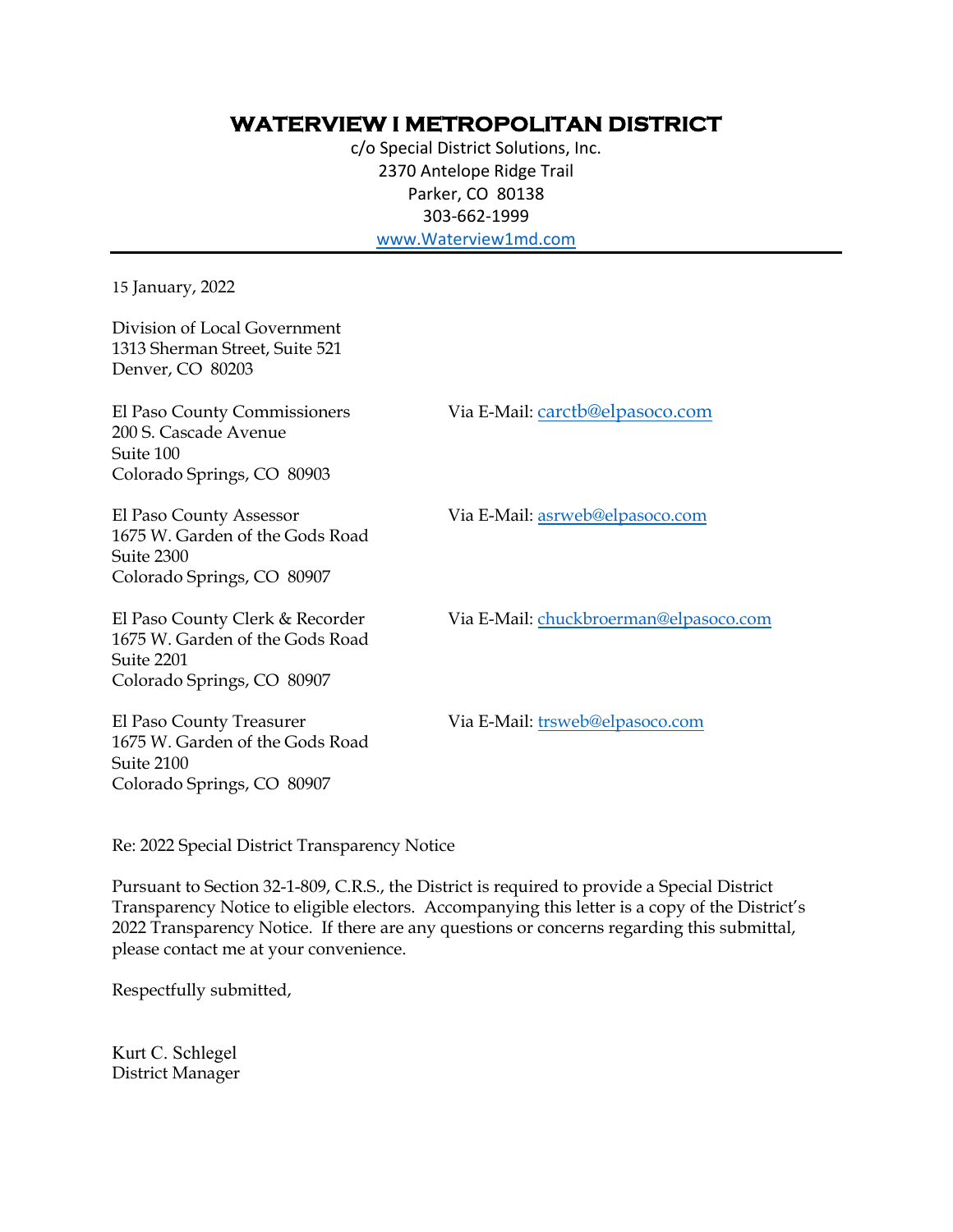## NOTICE TO ELECTORS SPECIAL DISTRICT TRANSPARENCY NOTICE - 2022 Pursuant to Section 32-1-809, Colorado Revised Statutes

This information must be provided<sup>1</sup> to the eligible electors of the district between November 16, 2021 and January 15, 2022.

| Name of special district                     | Waterview I Metropolitan District                       |                                               |  |
|----------------------------------------------|---------------------------------------------------------|-----------------------------------------------|--|
| Address and telephone number of              | c/o Special District Solutions, Inc.                    |                                               |  |
| district's principal business office         | 2370 Antelope Ridge Trail, Parker, CO 80138             |                                               |  |
|                                              | 303-662-1999                                            |                                               |  |
| Name and telephone number of                 | Kurt C. Schlegel, District Manager                      |                                               |  |
| manager or other primary contact             | 303-662-1999 x-1                                        |                                               |  |
| person for district                          | kurt@SpecialDistrictSolutions.com                       |                                               |  |
| District website                             | www.Waterview1md.com                                    |                                               |  |
| Time and place designated for                | Third Tuesday of every odd numbered month at 7:00 p.m.  |                                               |  |
| regular board meetings                       | <b>Security Fire Department</b>                         |                                               |  |
| (Pursuant to §32-1-903, C.R.S.)              | 400 Security Boulevard, Security, CO 80911              |                                               |  |
| Posting place designated for                 | www.Waterview1md.com                                    |                                               |  |
| meeting notice                               | or Southwest Corner of Goldfield Drive & Escanaba Drive |                                               |  |
| (Pursuant to §24-6-402(2)(c), C.R.S.)        | Colorado Springs, CO 80911 if Internet is not available |                                               |  |
| District mill levy                           | 40.000 mills certified for collection in 2022           |                                               |  |
| Total ad valorem tax revenue                 |                                                         |                                               |  |
| received by district during 2021             | \$616,853 (unaudited)                                   |                                               |  |
| (Note if unaudited or otherwise incomplete.) |                                                         |                                               |  |
| Names of board members                       | $(1)$ Hollie Arrington – Chairperson                    | (2) Doyle Chambers                            |  |
| (Check applicable boxes for any board        | X This office will be on the May 2022 ballot.           | X This office will be on the May 2022 ballot. |  |
| member whose seat will be on the ballot      | Two-year term<br>X Three-year term                      | X Three-year term<br>Two-year term            |  |
| at the May 2022 election.)                   | (3) Sean Stanton                                        | (4) Jason Johnson                             |  |
|                                              | X This office will be on the May 2022 ballot.           | X This office will be on the May 2022 ballot. |  |
|                                              | X Three-year term<br>Two-year term                      | X One-year term<br>Three-year term            |  |
|                                              | $(5)$ Vacant                                            |                                               |  |
|                                              | X This office will be on the May 2022 ballot.           |                                               |  |
|                                              | X One-year term<br>Three-year term                      |                                               |  |
| For seven-member boards:                     | $(6)$ N/A                                               | $(7)$ N/A                                     |  |
| Date of next regular election                | May 3, 2022                                             |                                               |  |
| Self-nomination forms to be a                | Sarah Luetjen, Designated Election Official             |                                               |  |
| candidate for district board                 | 390 Union Boulevard                                     |                                               |  |
| member may be obtained from                  | Suite 400                                               |                                               |  |
|                                              | Denver, CO 80228<br>303-986-1551                        |                                               |  |
| Self-nomination forms to be a                | Sarah Luetjen, Designated Election Official             |                                               |  |
| candidate for district board                 | 390 Union Boulevard                                     |                                               |  |
| member should be returned to                 | Suite 400                                               |                                               |  |
|                                              | Denver, CO 80228<br>303-986-1551                        |                                               |  |
| Completed self-nomination forms              |                                                         |                                               |  |
| must be received by the district             | February 25, 2022, no later than $5:00$ p.m.            |                                               |  |
| by                                           |                                                         |                                               |  |